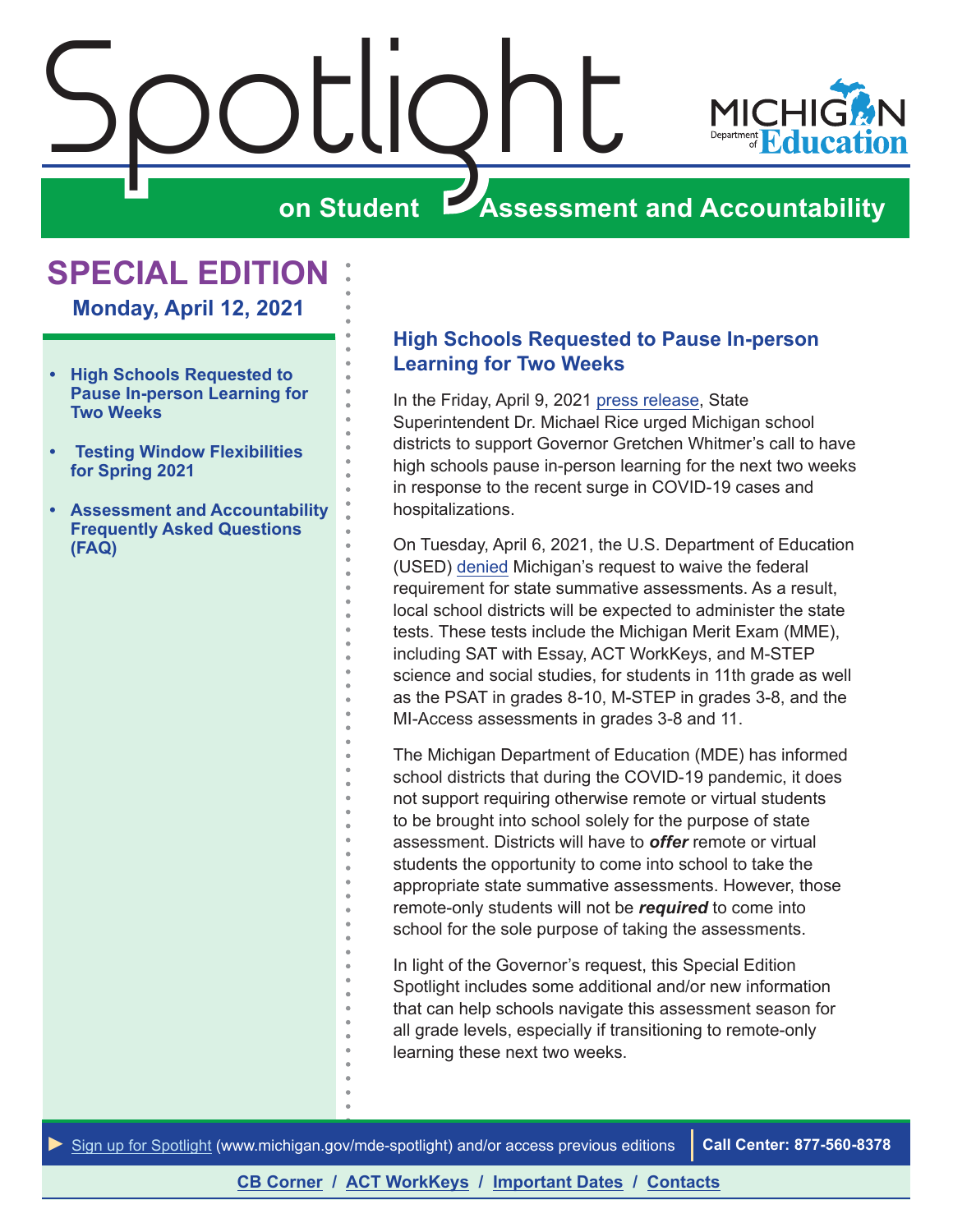# <span id="page-1-0"></span>Spotlight **on Student Assessment and Accountability** SPECIAL EDITION | April 12, 2021

### **Testing Window Flexibilities for Spring 2021**

The Michigan Department of Education (MDE) has worked with its assessment vendors to provide additional test days and extended testing windows for Spring 2021. The Spring 2021 Summative Testing Window has been updated to reflect these flexibilities.

|                                                                  |                      |            |             |                 |              |            | <b>Spring 2021 Testing Schedule for Summative Assessments</b> |                 |              |                 |                |                                      |                  |                       |                              |                                     |                 |                                  |              |             |
|------------------------------------------------------------------|----------------------|------------|-------------|-----------------|--------------|------------|---------------------------------------------------------------|-----------------|--------------|-----------------|----------------|--------------------------------------|------------------|-----------------------|------------------------------|-------------------------------------|-----------------|----------------------------------|--------------|-------------|
|                                                                  |                      |            |             |                 |              |            |                                                               |                 |              | <b>Week of</b>  |                |                                      |                  |                       |                              |                                     |                 |                                  |              |             |
| <b>Assessment</b>                                                | $1/27 -$<br>$1 - 29$ | 2/1<br>2/5 | 2/8<br>2/12 | $2/15-$<br>2/19 | 2/22<br>2/26 | 3/1<br>3/5 | $3/8 -$<br>3/12                                               | $315 -$<br>3/19 | 3/22<br>3/26 | $3/29 -$<br>4/2 | $4/5 -$<br>4/9 | $4/12-$<br>4/16                      | $4/19$ -<br>4/23 | $4/26 -$<br>4/30      | $5/3-$<br>5/7                |                                     | $5/10-$<br>5/14 | $5/17-$<br>5/21                  | 5/24<br>5/28 | 5/31<br>6/4 |
| M-STEP<br>Grades 5, 8, 11                                        |                      |            |             |                 |              |            |                                                               |                 |              |                 |                |                                      |                  |                       | 6 weeks                      |                                     |                 |                                  |              |             |
| M-STEP<br>Grades 3, 4, 6, 7                                      |                      |            |             |                 |              |            |                                                               |                 |              |                 |                |                                      |                  |                       |                              |                                     | 6 weeks         |                                  |              |             |
| MI-Access<br>Alternate<br>Assessments                            |                      |            |             |                 |              |            |                                                               |                 |              |                 |                |                                      |                  |                       |                              | 8 weeks                             |                 |                                  |              |             |
| College Entrance:<br>SAT w/Essay                                 |                      |            |             |                 |              |            |                                                               |                 |              |                 |                | 4/13<br>only                         |                  | Makeup<br>4/27        |                              |                                     |                 | Makeup<br>Contingency<br>5/18    |              |             |
| Accommodated<br><b>Testing Window</b>                            |                      |            |             |                 |              |            |                                                               |                 |              |                 |                | $4/13 - 4/26$                        |                  | Makeup<br>$4/27 - 29$ |                              |                                     |                 | Makeup<br>Contingency<br>5/18-20 |              |             |
| Work Skills:<br><b>ACT WorkKeys</b>                              |                      |            |             |                 |              |            |                                                               |                 |              |                 |                | 4/14<br>only                         |                  | Makeup<br>4/28        | Makeup<br>Contingency<br>5/5 |                                     |                 |                                  |              |             |
| Accommodated<br><b>Testing Window</b>                            |                      |            |             |                 |              |            |                                                               |                 |              |                 |                |                                      | $4/14 - 4/27$    |                       | Makeup<br>$4/28 - 5/4$       | Makeup<br>Contingency<br>$5/5 - 11$ |                 |                                  |              |             |
| <b>PSAT 8/9</b><br>(grade 8)                                     |                      |            |             |                 |              |            |                                                               |                 |              |                 |                | 4/13<br>only<br>Primary<br>$4/14-16$ |                  |                       | Makeup<br>$4/27 - 5/7$       |                                     |                 |                                  |              |             |
| Accommodated<br><b>Testing Window</b>                            |                      |            |             |                 |              |            |                                                               |                 |              |                 |                |                                      |                  | $4/13 - 5/7$          |                              |                                     |                 |                                  |              |             |
| PSAT 8/9 (gr 9)<br>PSAT 10                                       |                      |            |             |                 |              |            |                                                               |                 |              |                 |                | Primary<br>$4/13 - 16$               |                  |                       | Makeup<br>$4/27 - 5/7$       |                                     |                 |                                  |              |             |
| Accommodated<br><b>Testing Window</b>                            |                      |            |             |                 |              |            |                                                               |                 |              |                 |                |                                      |                  | $4/13 - 5/7$          |                              |                                     |                 |                                  |              |             |
| WIDA ACCESS &<br><b>WIDA Alternate</b><br><b>ACCESS for ELLs</b> |                      |            |             |                 |              |            | Extended: January 27 - April 9, 2021                          |                 |              |                 |                |                                      |                  |                       |                              |                                     |                 |                                  |              |             |

Additional details are in the [Spring 2021 Summative Testing Schedule](https://www.michigan.gov/documents/mde/Testing_Schedule_for_Summative_Assessments_635008_7.pdf) document located on each assessment web page. Additional guidance on how College Board and ACT assessments may be scheduled is found in the [Spring 2021 SAT, PSAT 10, PSAT 8/9, ACT WorkKeys Contingency Dates and Flexibility Options](https://www.michigan.gov/documents/mde/Spring_2021_Contingency_Test_Dates_and_Flexibility_Options_710735_7.pdf) document located on the [MME](www.michigan.gov/mme) and [PSAT](http://www.michigan.gov/psat) web pages (www.michigan.gov/mme and www.michigan.gov/psat).

*(Continued on next page)*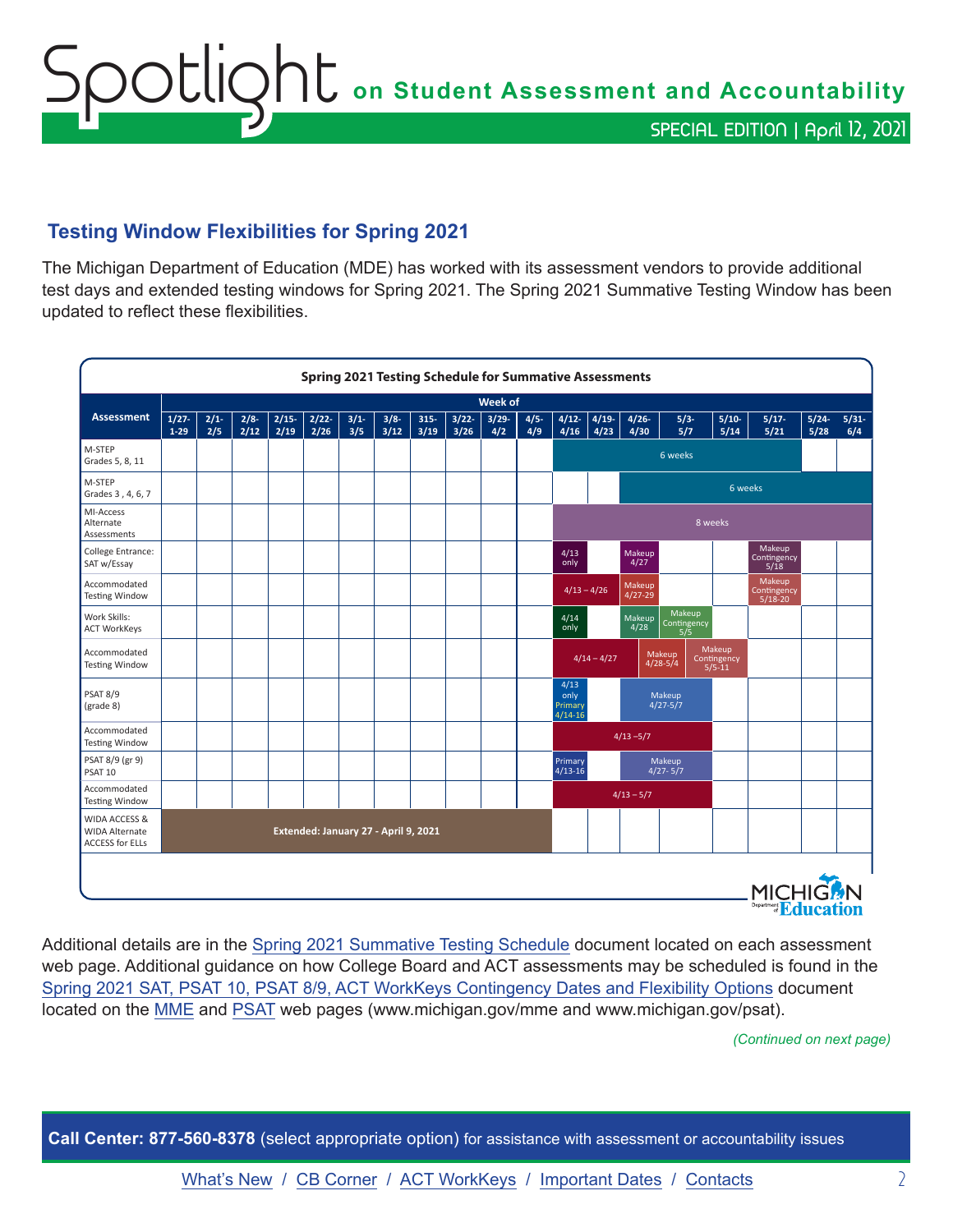<span id="page-2-0"></span>Spotlight **on Student Assessment and Accountability**

SPECIAL EDITION | April 12, 2021

| <b>Assessment</b>              | <b>Scheduling Flexibilities</b>                                                                                                                                                                                                                                                |
|--------------------------------|--------------------------------------------------------------------------------------------------------------------------------------------------------------------------------------------------------------------------------------------------------------------------------|
| <b>SAT with Essay</b>          | Schools may assess students on:<br>April 13, 2021 - Primary Test Date<br>$\bullet$<br>April 27, 2021 - Makeup Test Date<br>$\bullet$<br>May 18, 2021 – Contingency Makeup Test Date                                                                                            |
| <b>ACT WorkKeys</b>            | Schools may assess students on:<br>April 14, 2021 – Initial Test Date (Test Window 1)<br>$\bullet$<br>April 28, 2021 - Makeup Test Date (Test Window 2)<br>$\bullet$<br>May 5, 2021 - Contingency Makeup Test Date (Test Window 3)                                             |
| PSAT <sub>10</sub>             | Schools may flexibly assess students:<br>Primary Test Window - April 13-16, 2021<br>$\bullet$<br>Makeup Test Window - April 27-May 7, 2021                                                                                                                                     |
| PSAT 8/9                       | Schools may flexibly assess students:<br>Primary Test Window - April 13-16, 2021<br>$\bullet$<br>Makeup Test Window - April 27-May 7, 2021<br>$\bullet$                                                                                                                        |
| $M-STEP-$<br>grades 5, 8, 11   | Schools may flexibly assess students as follows:<br>Online: April 12 - May 21, 2021<br>$\bullet$<br>Paper/Pencil grade 11: April 15 - May 21, 2021<br>$\bullet$<br>Paper/Pencil grade 8: April 14 - May 21, 2021<br>$\bullet$<br>Paper/Pencil grade 5: April 13 - May 21, 2021 |
| $M-STEP-$<br>grades 3, 4, 6, 7 | Schools may flexibly assess students as follows:<br>Online: April 26 - June 4, 2021<br>Paper/Pencil: April 27 - June 4, 2021                                                                                                                                                   |
| MI-Access                      | Schools may flexibly assess students between April 12 and June 4, 2021.                                                                                                                                                                                                        |

#### **Assessment and Accountability Frequently Asked Questions (FAQ)**

In light of the recent announcements on the approval of MDE's accountability waiver and the denial of our assessment waiver, the Office of Assessment and Accountability has provided two FAQ document to address some of the frequently asked questions that have recently come into our office.

- [FAQ Assessments](https://www.michigan.gov/documents/mde/Spring_2021_Summative_Assessments_FAQ_721789_7.pdf)
- [FAQ Accountability](https://www.michigan.gov/documents/mde/Michigan_School_Accountability_Planning_and_Response_to_COVID-19_701197_7.pdf)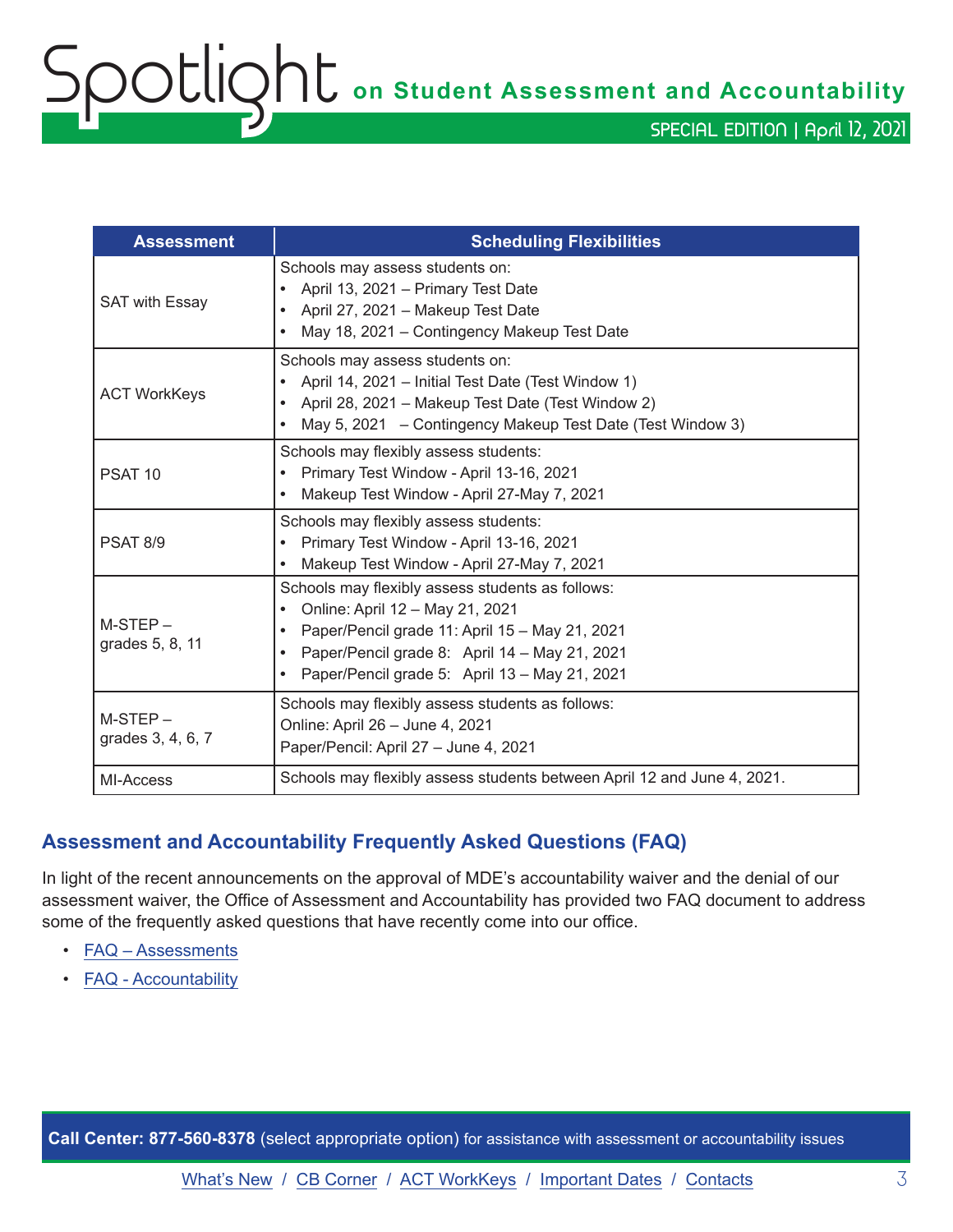**OL** on Student Assessment and Accountability

SPECIAL EDITION | April 12, 2021

## **CB** College Board Corner

<span id="page-3-0"></span>*Information on SAT*®*, PSAT*™ *8/9, and PSAT*™*10 provided by the College Board*

#### **Questions about Spring SAT, PSAT 8/9, or PSAT 10?**

- Call the Michigan Educator Hotline: 866-870-3127 (select Option 1)
- Email: [michiganadministratorsupport@](mailto:michiganadministratorsupport%40collegeboard.org?subject=) [collegeboard.org](mailto:michiganadministratorsupport%40collegeboard.org?subject=)

## **WHAT'S NEW**

Important updates are being offered that are different than in last week's Spotlight due to the governor's recommendation for schools to be remote for the next two weeks.

#### **New PSAT 8/9 and PSAT 10 Flexibility**

College Board and MDE have agreed to allow additional flexibility for schools administering the PSAT 8/9 for Grades 8 and 9, and the PSAT 10. **Note:** This is different than guidance in last week's Spotlight and in the Coordinator Manuals.

- Schools may hold onto their PSAT 8/9 and PSAT 10 testing materials to use throughout the April 27-May 7 makeup testing window. Makeup materials for PSAT 8/9 and PSAT 10 would not need to be ordered.
- If schools have already returned their PSAT 8/9 and PSAT 10 testing materials, you must use the makeup survey link (see completing the Makeup

Form, If Needed section) to order makeup test materials to use from April 27-May 7.

#### **Updated SAT Makeup Guidance**

Due to the anticipated increase in the number of high schools not administering the SAT with Essay on April 13, College Board will automatically send makeup purple SAT with Essay test books to be used on April 27 to all schools established for the SAT with Essay.

- The number of purple test books sent for April 27 will be the same as the number of purple test books sent for April 13.
- No makeup survey submission is required unless a school needs additional blue or lime SAT with Essay test books for the April 27-29 makeup accommodated testing window.
- If your school does not need the purple test books, decline receipt of the shipment when UPS attempts to deliver, beginning on April 23.
- Schools may also use the May 18 contingency test date to test students who were not able to test on April 13 or April 27. Information about requesting test materials for May 18 will be included in an upcoming Spotlight on Student Assessment and Accountability online newsletter.
- Purple test books for use on April 13 must not be used for any other test date or scores will be invalidated.

*(Continued on next page)*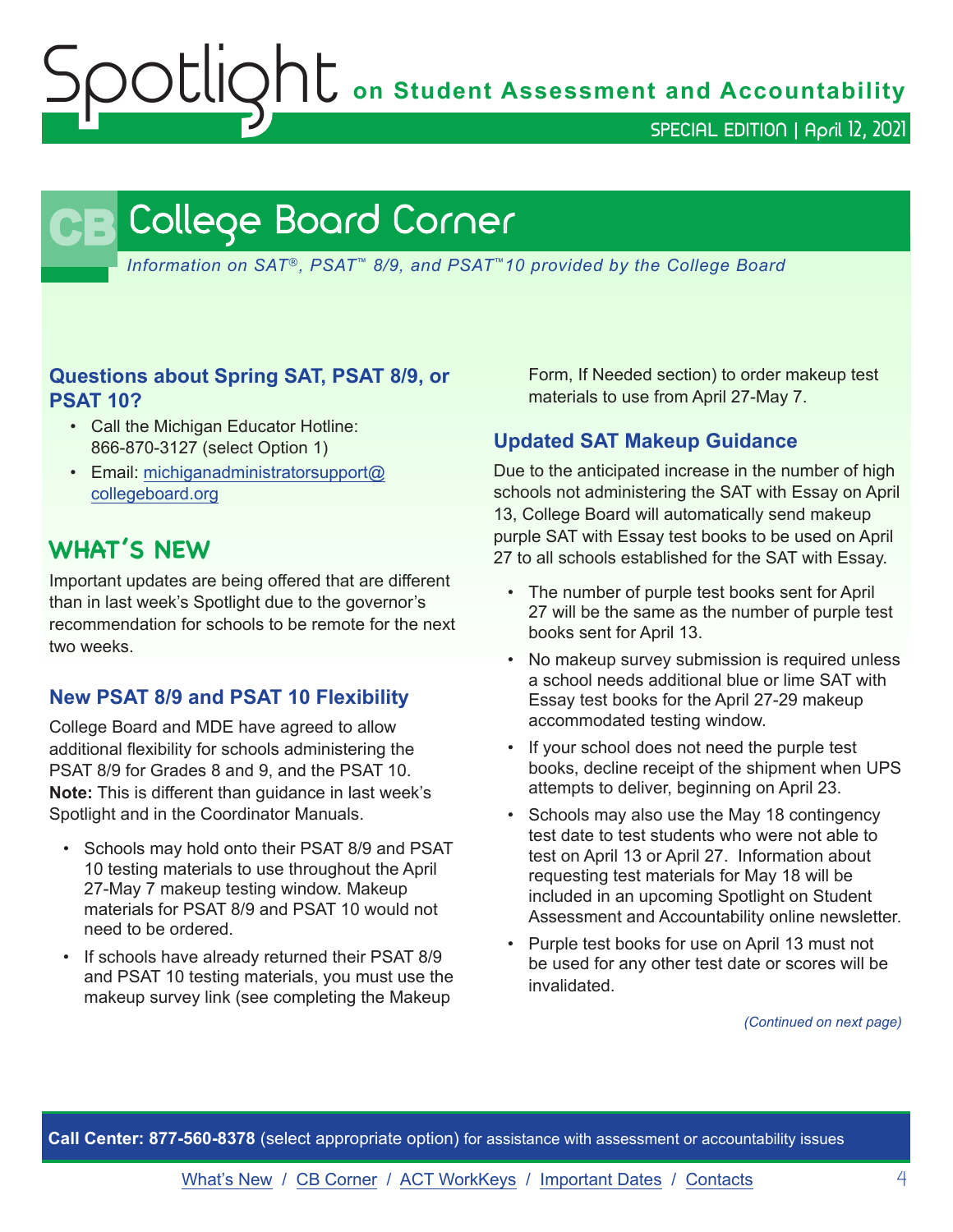**Shutter on Student Assessment and Accountability** 

SPECIAL EDITION | April 12, 2021

# **CB**

#### **Completing the Makeup Form, If Needed**

If you need makeup materials based on the information noted above, you must complete the appropriate survey(s) before **April 15, 11:59 p.m. ET**:

- [SAT with Essay](https://www.surveyresearchonline.com/se/7321E7ED57630E2F)
- [PSAT 10](https://www.surveyresearchonline.com/se/7321E7ED5B40B2AF)
- [PSAT Grade 9](https://www.surveyresearchonline.com/se/7321E7ED33A7FD61)
- [PSAT Grade 8](https://www.surveyresearchonline.com/se/7321E7ED5492E3E6)

## **REMINDERS**

#### **Update on SAT Contingency Test Date – May 18**

• Students unable to test on April 13 or April 27 due to a COVID-related event may test on the contingency test date of May 18. Test coordinators will receive an email the week of April 26 to request materials for the May 18 contingency test date for impacted students.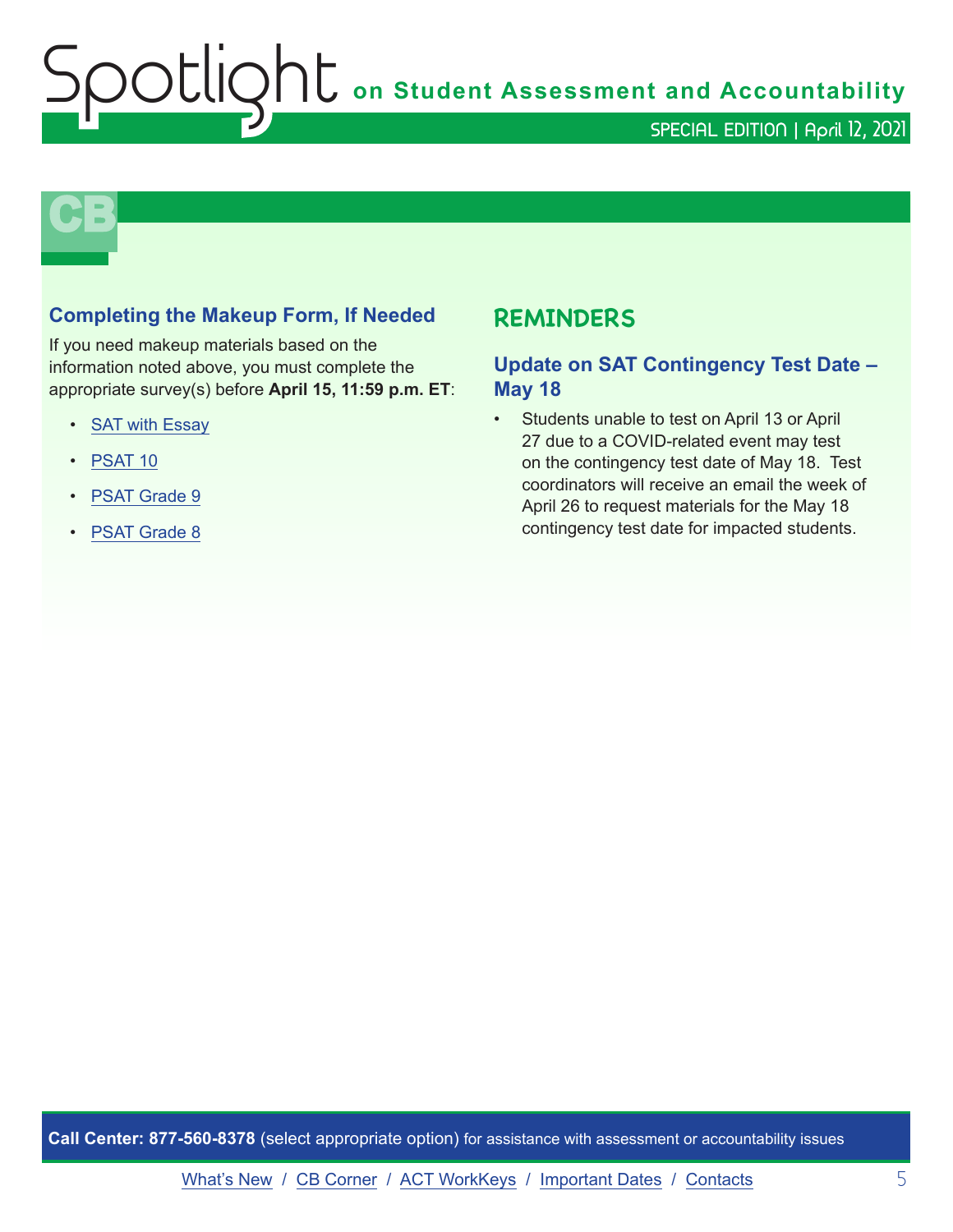**Shums** on Student Assessment and Accountability

SPECIAL EDITION | April 12, 2021

<span id="page-5-0"></span>

## **What's New!**

ACT understands that you may have test materials that you will no longer be able to administer. For security reasons, the test booklets provided to schools are test window specific and may not be used outside of their specific test window and must be returned.

If your school does not test standard time students on April 14, 2021, returned the unused secure forms to ACT as soon as it is safe to return to your school.

The accommodations and English Learner (EL) support materials can be retained and used any time **April 14 – 27, 2021**. If your school does not test during this window, return the unused secure materials at the end of the test window.

#### **Packing Test Forms for Return to ACT**

Retain the following items for use during the makeup administration on **April 28, 2021**(Test Window 2) and/or the contingency makeup administration on **May 5, 2021** (Test Window 3):

- test administration manuals
- Test Administration Forms folders
- all answer documents and Pre-ID barcode labels
- all other non-secure ancillary items

All standard time secure test forms **must** be returned to ACT. Use the cartons in which the test materials were shipped and follow the instructions that begin on page 29 of the [ACT Test Coordinator Information](https://www.act.org/content/dam/act/secured/documents/pdfs/state-district-test-coordinator-paper-test.pdf)  [Manual](https://www.act.org/content/dam/act/secured/documents/pdfs/state-district-test-coordinator-paper-test.pdf) to pack the carton(s) with the unused test materials.

Retain the unused cartons to return the accommodations and EL support materials at the end of the test window.

Store the boxes in a secure location within the district or school building until they can be either picked up by FedEx or taken to a local FedEx office.

#### **Returning Test Materials to ACT**

A FedEx pickup for standard time materials has been pre-scheduled for April 15, 2021. If you are unable to return your test materials on this date, the WorkKeys Test Coordinator can either:

- 1. send an email to [statetesting@operations.act.org](mailto:statetesting%40operations.act.org?subject=) to request a new pickup and provide the following information:
	- » Dates and times your school will be open
	- » Location of the boxes
	- » Number and approximate weight of boxes
	- » Address, phone number, and contact name at the school
- 2. call ACT (800.553.6244, ext. 2800) to schedule a pickup
- 3. take the materials to your local FedEx drop off location and keep the receipt for your records.

*(Continued on next page)*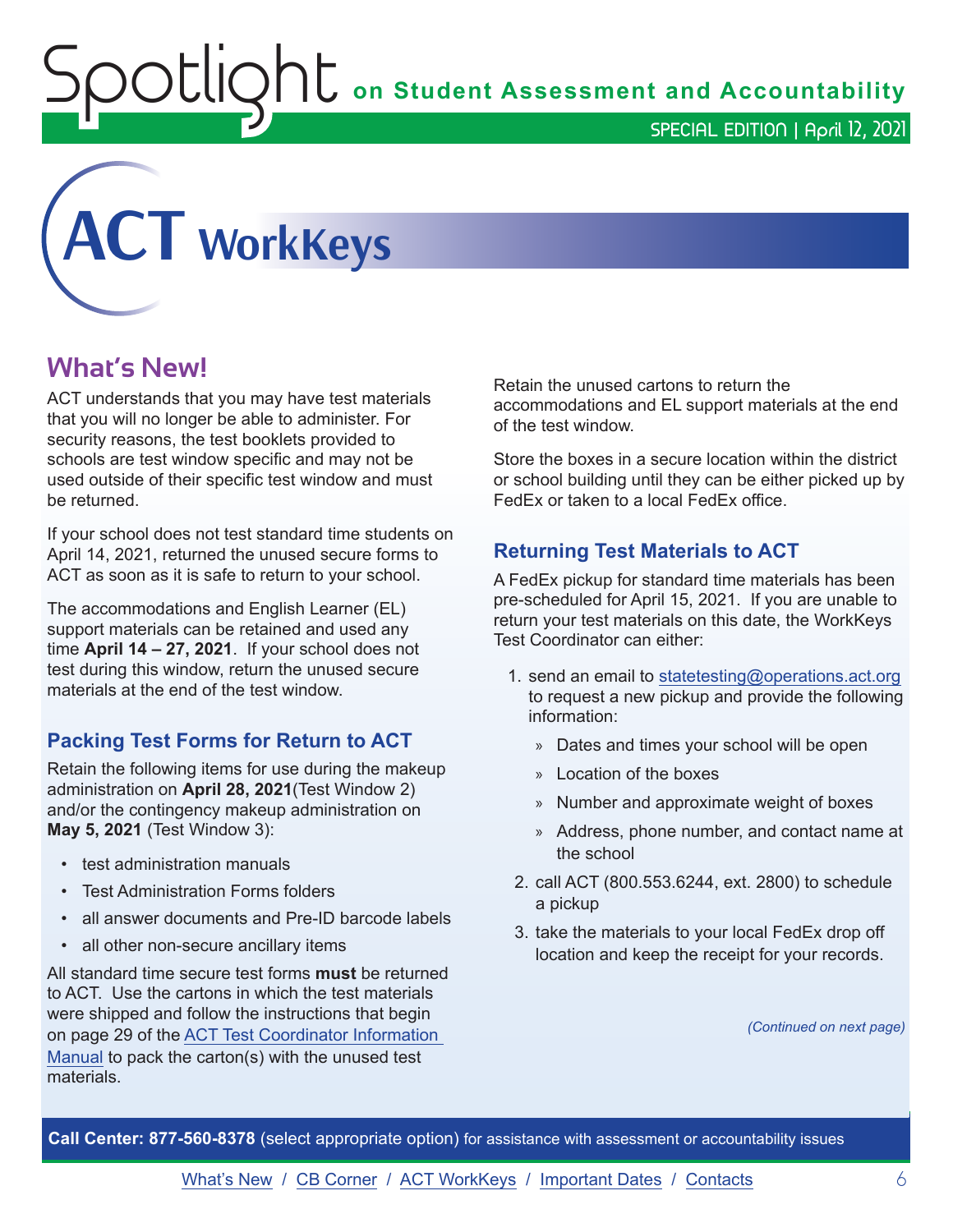$\mathop{\rm U}\nolimits\hspace{-0.1em}\parallel\hspace{-0.1em}\circ\hspace{-0.1em} \mathop{\rm C}\nolimits$  on Student Assessment and Accountability

SPECIAL EDITION | April 12, 2021



#### **Order Test Materials for Makeup Testing (Test Window 2) and Contingency Makeup Testing (Test Window 3)**

The ordering window for **makeup standard time and accommodations test materials** using the [OEAA Secure Site](http://www.michigan.gov/oeaa-secure) (www. michigan.gov/oeaasecure) is April 14 and April 15. The ordering window **closes April 15 at 5 p.m. ET**—orders cannot be accepted after this deadline.

The ordering window for the **contingency makeup standard time and accommodations test materials** using the [OEAA Secure Site](http://www.michigan.gov/oeaa-secure) is April 28 and April 29. The ordering window **closes April 29 at 5 p.m. ET**—orders cannot be accepted after this deadline.

Instructions can be found on the [Secure Site Training](http://www.michigan.gov/securesitetraining)  [web page](http://www.michigan.gov/securesitetraining) (www.michigan.gov/securesitetraining) under the **Material Ordering** section.

#### **Makeup (Test Window 2) and Contingency Makeup (Test Window 3) Test Administrations**

The makeup standard time test date is **Wednesday, April 28, 2021**. The accommodations makeup testing window is **April 28 – May 4, 2021**.

The contingency makeup standard time test date is **Wednesday, May 5, 2021**. The accommodations makeup testing window is **May 5 – May 11, 2021**.

#### **Contacting ACT**

If you have questions, you may:

- 1. contact ACT via the [Contact Us web page](http://www.act.org/aap/state/contact.html) [\(www.act.org/aap/state/contact.html\)](https://www.act.org/aap/state/contact.html)
- 2. call ACT at 800-553-6244 between 9:30 a.m. – 6:00 p.m. ET
	- standard time: ext. 2800
	- accommodations: ext.1788
- 3. email accommodations questions to [ACTStateAccoms@act.org](mailto:ACTStateAccoms%40act.org?subject=)

**Call Center: 877-560-8378** (select appropriate option) for assistance with assessment or accountability issues

[What's New](#page-0-0) / [CB Corner](#page-3-0) / [ACT WorkKeys](#page-5-0) / [Important Dates](#page-7-0) / [Contacts](#page-9-0) 7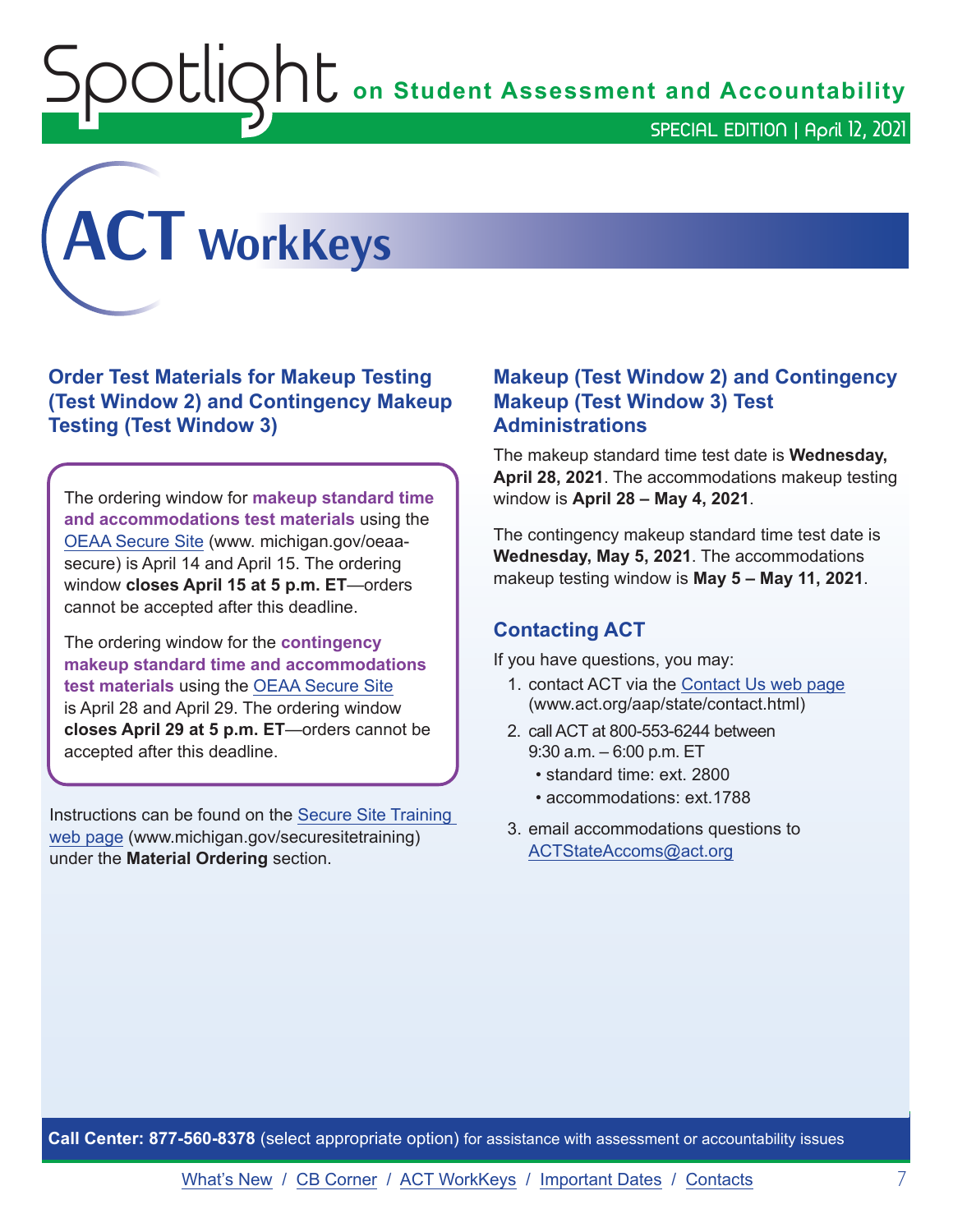## $\bigcap$   $\overline{\mathsf{C}}$  on Student Assessment and Accountability SPECIAL EDITION | April 12, 2021

# <span id="page-7-0"></span>**Important Dates**

## **April 2021**

### **Early Literacy and Mathematics**

#### **Now – June 29, 2021**

• **Early Literacy and Mathematics Benchmark Assessments (K-2)** Pre-identification of students in OEAA Secure Site window

#### **April 12 – June 30, 2021**

• **Early Literacy and Mathematics Benchmark Assessments (K-2)** Online testing window

#### **WIDA**

#### **April 30, 2021**

• **WIDA ACCESS for ELLs and Alternate ACCESS for ELLs** material return shipment date

#### **M-STEP**

#### **Now – May 18, 2021**

• **M-STEP** Additional Material Order window for grades 5, 8, and 11

#### **April 12 – May 21, 2021**

• Online assessment window for **M-STEP** grades 5, 8, and 11

#### **April 13 – May 21, 2021**

• Paper/Pencil assessment window for **M-STEP** grade 5

#### **April 14 – May 21, 2021**

• Paper/Pencil assessment window for **M-STEP** grade 8

#### **April 15 – May 21, 2021**

• Paper/Pencil assessment window for **M-STEP** grade 11

#### **April 15 – June 1, 2021**

Wed

• **M-STEP** Additional Material Order window for grades 3, 4, 6, and 7

l nu

5

12

FN.

6

13

#### **April 26 – June 4, 2021**

• Online assessment window for **M-STEP** grades 3, 4, 6, and 7

#### **April 27 – June 4, 2021**

• Paper/Pencil assessment window for **M-STEP**  grades 3, 4, 6, and 7

#### **MI-Access**

#### **Now – June 1, 2021**

• **MI-Access** Additional Material Order window for all grades

#### **April 12 – June 4, 2021**

• **MI-Access** Online assessment window for all grades

#### **SAT and PSAT**

#### **April 13-26, 2021**

• **SAT with Essay** Accommodated Testing Window

#### **April 13 – May 7, 2021**

• **PSAT 8/9** and **PSAT 10** Accommodated Testing **Window** 

#### **ACT WorkKeys**

#### **April 14-27, 2021:**

• Administer **ACT Workkeys** Accommodations tests

#### **April 19-27, 2021**

• Receive **ACT Workkeys** test materials for makeup testing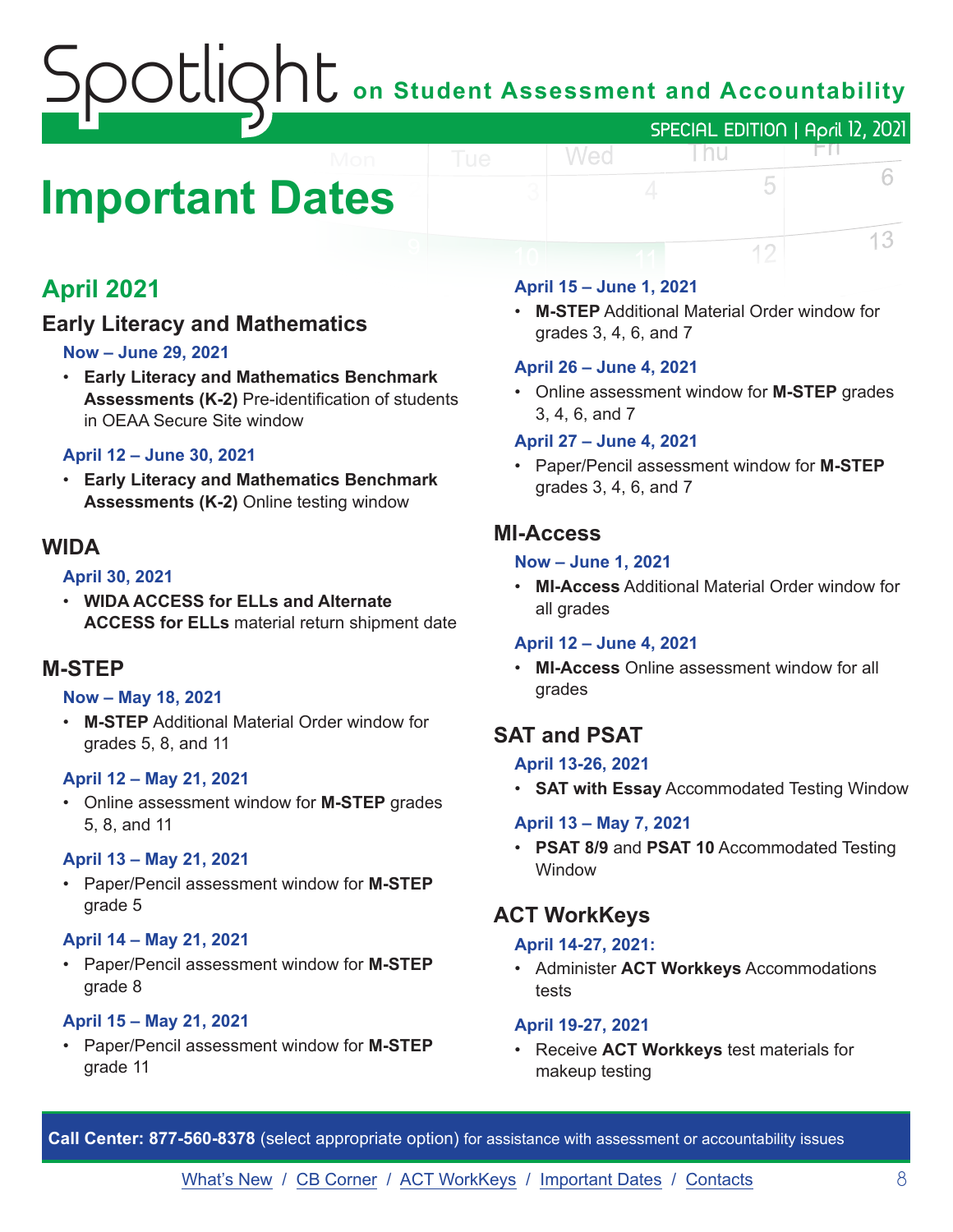## on Student Assessment and Accountability



#### **April 27, 2021**

• Return **ACT WorkKeys** initial accommodations test materials

#### **April 28, 2021**

• Administer Makeup **ACT Workkeys** Standard Time tests

#### **April 29, 2021**

• Return **ACT WorkKeys** makeup standard time test materials

#### **April 28 – May 4, 2021**

• Administer **ACT Workkeys** Accommodations tests

### **May 2021**

#### **SAT and PSAT**

#### **May 18, 2021**

• **SAT with Essay** Contingency Test Day available for students not able to test on the Primary Test Day or Makeup Test Day due to a COVID 19-related event

#### **May 18-20, 2021**

• **SAT with Essay** Contingency Accommodated Testing Window available for students not able to test during the Accommodated Testing Window or Makeup Accommodated Testing Window due to a COVID 19-related event

#### **ACT WorkKeys**

#### **May 5, 2021**

• Return **ACT WorkKeys** makeup accommodations test materials

#### **May 5, 2021**

• Contingency Makeup date for **ACT Workkeys** Standard Time tests for students unable to test on the Initial Test Day and the Makeup Test Day due to a COVID 19-related event

#### **May 5 – 11, 2021**

• Contingency Makeup window for **ACT Workkeys** Accommodations tests for students unable to test during the Accommodated Initial Testing Window or the Accommodated Makeup Testing Window due to a COVID 19-related event